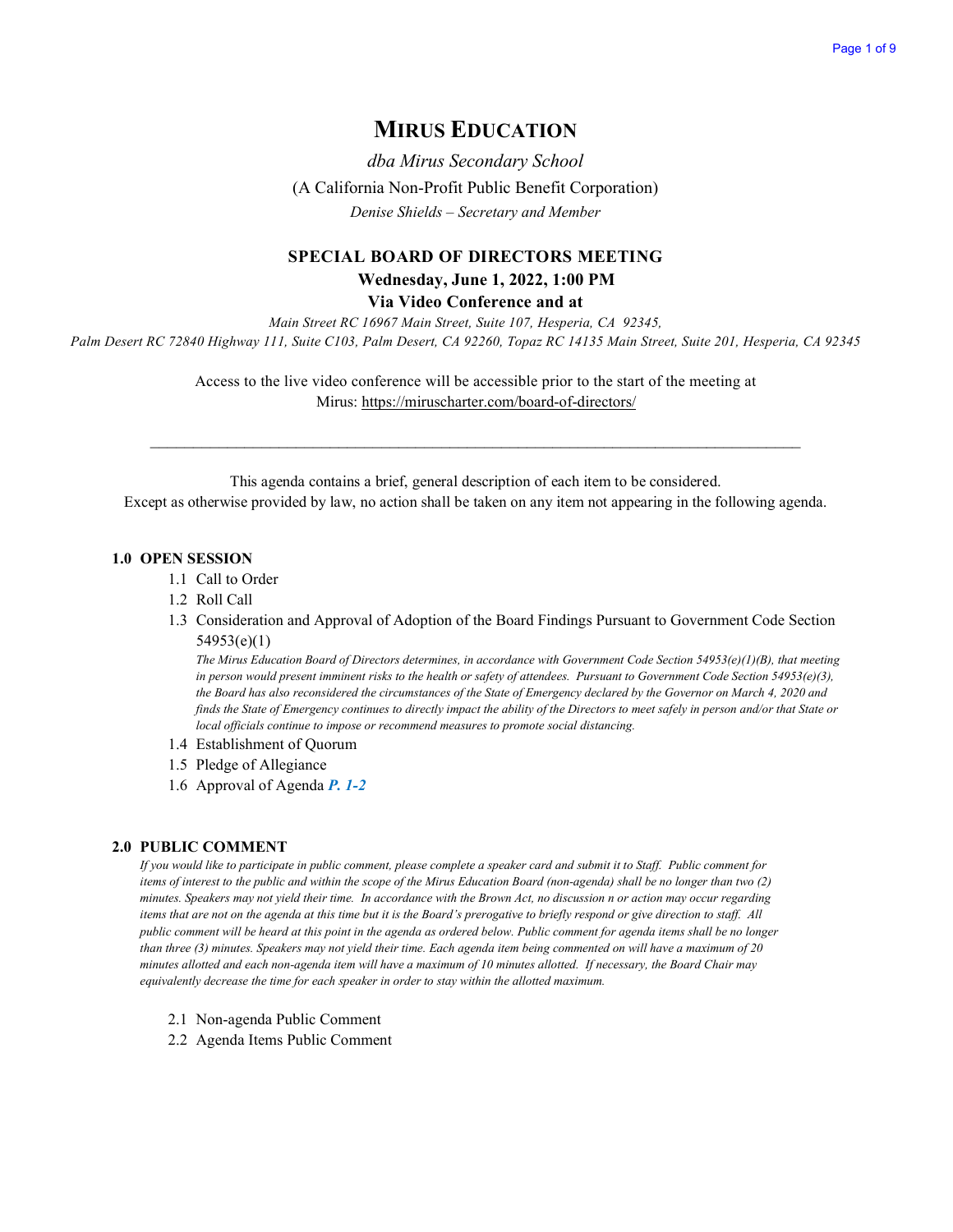### **3.0 ADMINISTRATIVE ITEMS**

- 3.1 Consider Approval of New Community Board Member Diana Estrada effective June 1, 2022
- 3.2 Consider Approval of New Community Board Member Angela Tasaka effective June 1, 2022
- 3.3 Consider Approval of the Agreement of Merger between Mirus Education and Audeo Charter School *P. 3-6*
- 3.4 Consider Approval of Board Meeting Minutes for March 17, 2022 *P. 7-9*

#### **4.0 BOARD ANNOUNCEMENTS AND COMMENTS**

From time to time, the Board has topics of interest that they would like to share with the community. These are informational in nature and do not require action.

### **5.0 ADJOURNMENT**

Next Regular Board Meeting: June 21, 2022, 3:00 pm Meeting Agenda available at[: www.MirusCharter.com](http://www.miruscharter.com/)

**Accommodation** – Mirus Secondary ("School") does not discriminate on the basis of disability in the admission or access to, or treatment or employment in, its programs or activities. Alex Carrillo, has been designated to receive requests for disability-related modifications or accommodations in order to enable individuals with disabilities to participate in School's open and public meetings. Please notify Alex Carrillo at (760) -244-3764 twenty-four (24) hours or more prior to disability accommodations being needed in order to participate in the meeting. Translation services are available by notifying Alex Carrillo at (760) 244-3764 twentyfour (24) hours or more prior to the board meeting. In compliance with Government Code Section 54957.5, non-exempt writings that are distributed to a majority or all of the board in advance of a meeting may be viewed at 10170 Huennekens Street, San Diego, CA 92121; or at the scheduled meeting. In addition, if you would like a copy of any record related to an item on the agenda, please contact Karen Miranda at (760)244-3764.

#### *Certification of Posting*

*I, Angela Neri, hereby certify that I posted this agenda on Mirus Secondary School webpage on May 27, 2022.*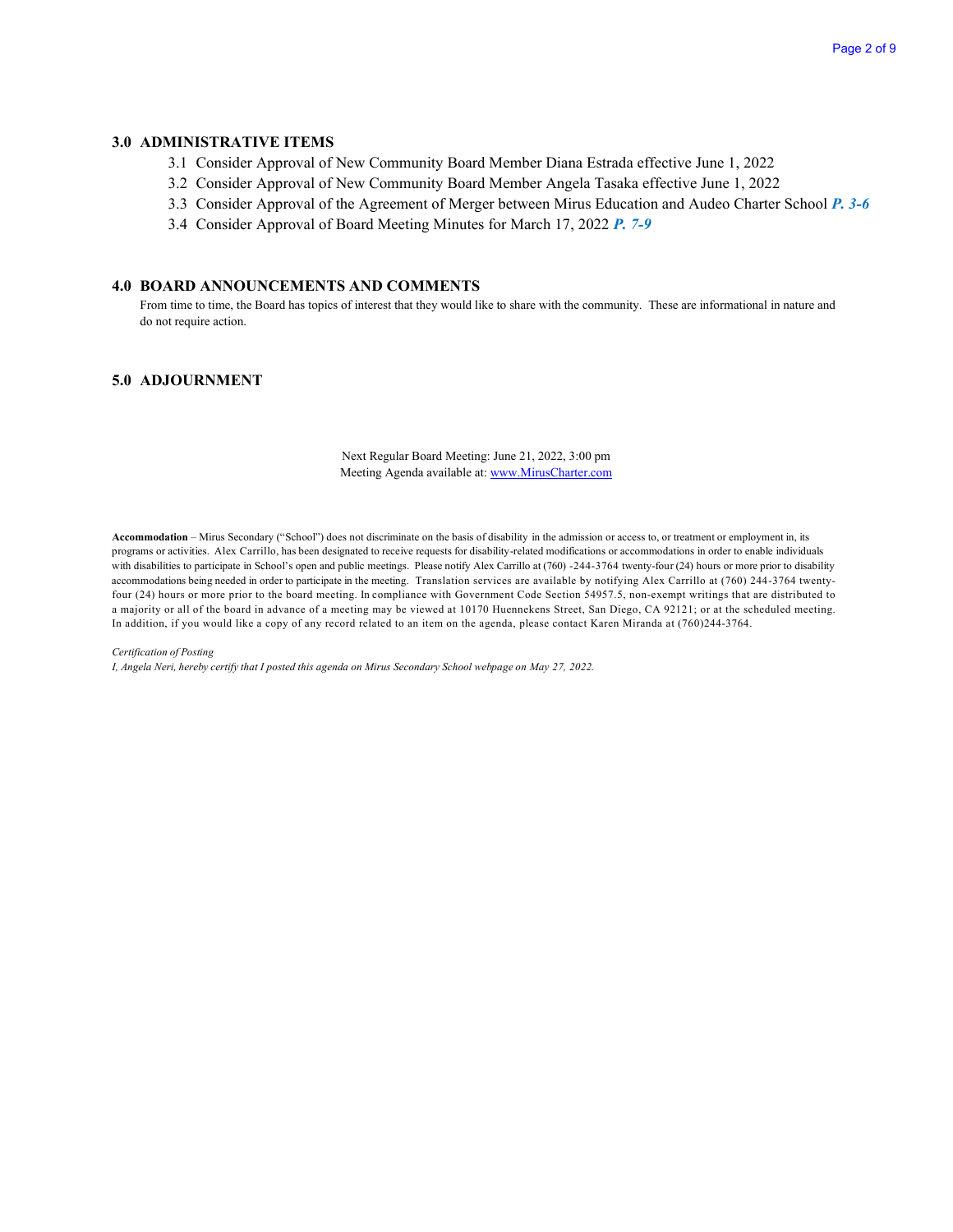## **AGREEMENT OF MERGER**

This AGREEMENT OF MERGER ("AGREEMENT") is made as of **June 2, 2022,** by and between MIRUS EDUCATION (C2991213) ("MIRUS" or the "Disappearing Corporation") and AUDEO CHARTER SCHOOL (C2267362) ("AUDEO" or the "Surviving Corporation").

## **RECITALS**

1. MIRUS, the Disappearing Corporation, is a California nonprofit public benefit corporation with no members operating Mirus Secondary School, a California public charter school.

2. AUDEO, the Surviving Corporation, is a California nonprofit public benefit corporation with no members operating, Audeo Charter School II, Audeo Charter School III, Audeo Valley Charter School, Grossmont Secondary School, and Sweetwater Secondary School, California public charter schools.

3. The respective boards of MIRUS and AUDEO, deem it advisable to merge MIRUS into AUDEO.

4. In furtherance of such merger, the respective boards of MIRUS and AUDEO have each adopted this Agreement and approve the merger of MIRUS into AUDEO in accordance with the terms and conditions set forth herein and in accordance with California Nonprofit Corporation Law.

## AGREEMENT

In consideration of the mutual representations, warranties, covenants, and agreements contained herein, MIRUS and AUDEO agree as follows:

### *1. Merger Terms*

1.1 *Effective Date.* The Surviving Corporation shall file with its corporate records a copy of this Agreement, together with officers' certificates of the Disappearing Corporation and the Surviving Corporation. The merger contemplated by this Agreement shall become effective on July 1, 2022. (the "Effective Date").

1.2 *Effect of Merger.* As of the Effective Date: (i) the Disappearing Corporation shall be merged into the Surviving Corporation; (ii) the separate legal existence of the Disappearing Corporation shall cease and Mirus Secondary School shall operate as a charter school under the Surviving Corporation as per Education Code section 47604(a); (iii) the Surviving Corporation shall continue its corporate existence under California law; (iv) the Surviving Corporation shall succeed to all the rights and property of the Disappearing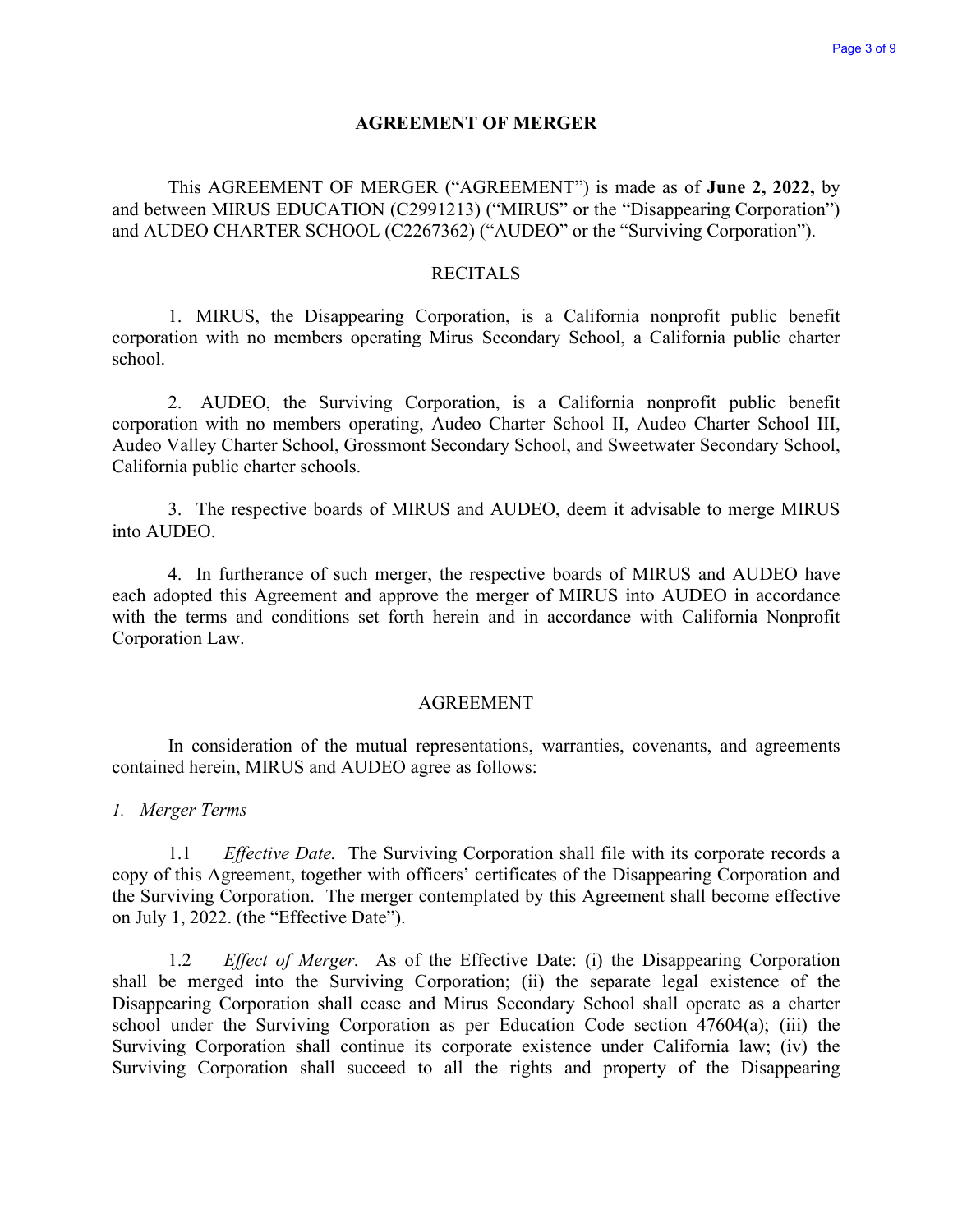Corporation and shall be subject to all the debts, liabilities, and obligations of the Disappearing Corporation; and (v) the merger shall have all other effects prescribed by law.

1.3 *Directors.* As of the Effective Date, the MIRUS Board Members will resign, and the Mirus Secondary School will be governed by the Board of Directors of the Surviving Corporation. The Board of Directors of the Surviving Corporation shall consist of the following persons until changed in accordance with law and the Surviving Corporation's articles and bylaws:

## Gregg Haggart Laura Barreiro Wayland Myers

1.4 *Employment Agreements.* The Surviving Corporation will assume all employment agreements of the Disappearing Corporation with the same terms and conditions. As such new contracts are not required for all existing employees of the Disappearing Corporation.

1.5 *Contracts.* All other contracts that do not terminate by their own operation effective June 30, 2022, made with the Disappearing Corporation prior to merging with the Surviving Corporation will be assumed, renegotiated or terminated through payout at the discretion of the Surviving Corporation.

## *2. Representations and Warranties*

Each party to this Agreement makes the following representations and warranties regarding itself:

2.1 *Approval.* The Board of Directors of the Disappearing Corporation and the Board of Directors of the Surviving Corporation have duly approved this Agreement.

2.2 *Financial Statements.* The audited financial statements of the Disappearing Corporation for the fiscal year ended June 30, 2021 were prepared in accordance with generally accepted accounting principles applied on a consistent basis and fairly present, in all material respects, the financial position, activities, and cash flows of the party for the dates and periods indicated therein. The second interim financial report (financial activity November 1, 2021 – January 31, 2022) was prepared in accordance with the financial books and records of the Disappearing Corporation. To the Disappearing Corporation's knowledge and except as disclosed in the audited and unaudited financial statements described above, or as otherwise disclosed in writing to all parties to this Agreement, the Disappearing Corporation does not have any material liability that is required to be disclosed under generally accepted accounting principles but is not reflected or reserved against in such statement of financial position.

2.3 *No Material Adverse Change.* Except as otherwise disclosed in writing to all parties to this Agreement, there has been no material adverse change in the financial position or operations of the Disappearing Corporation since January 31, 2022. The business of the Disappearing Corporation shall be conducted in the ordinary and usual course and consistent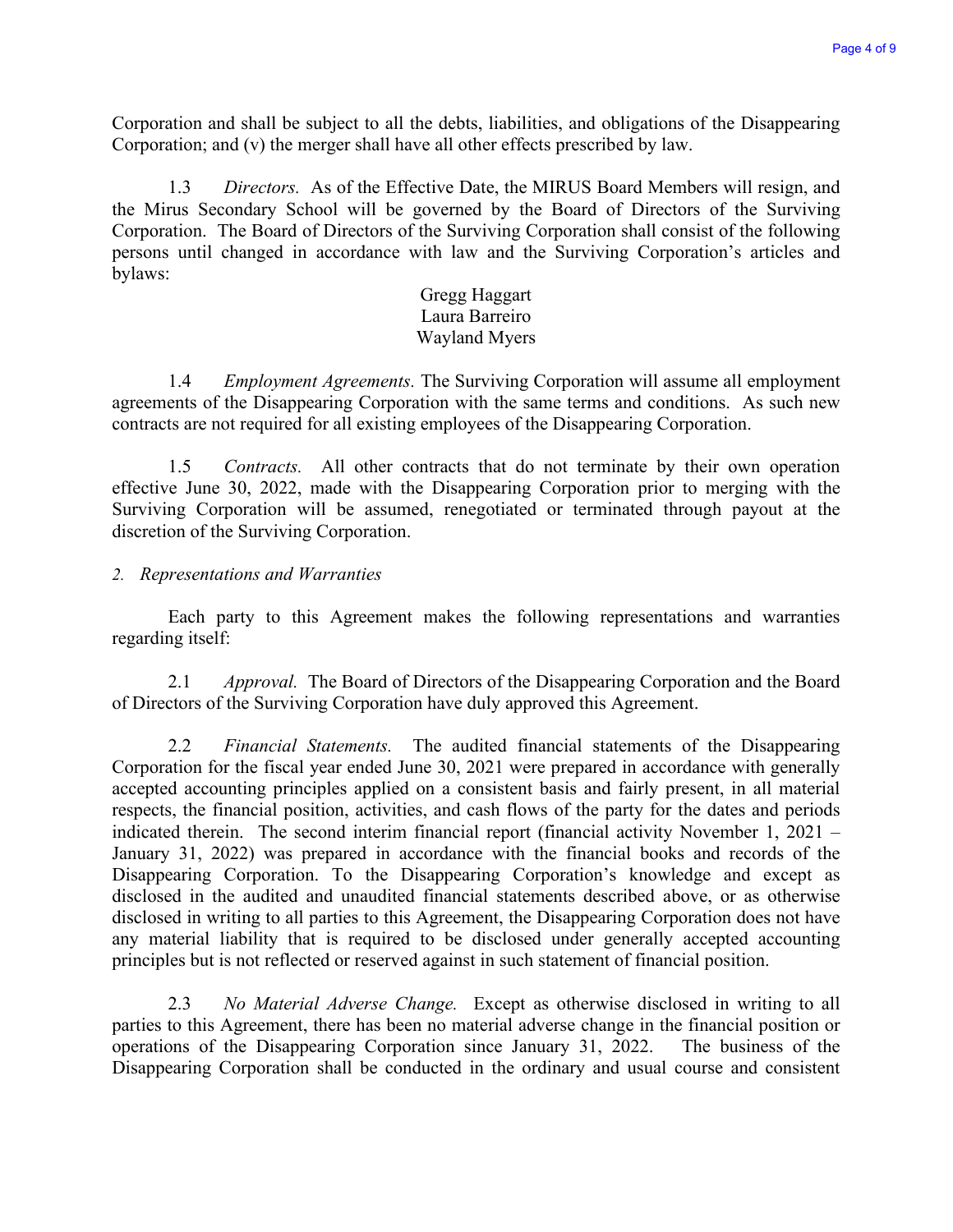herewith, and the Disappearing Corporation shall use its best efforts to maintain its existing relations and goodwill with its vendors and employees until the effective date of this Agreement.

2.4 *No Actions; No Violations or Conflicts.* To the parties' knowledge and except as otherwise disclosed in writing to all parties to this Agreement, (i) there are no material legal or regulatory actions pending or threatened against the party including, without limitation, actions relating to this Agreement or the merger contemplated by this Agreement, and (ii) the Parties are not in violation of, and the Parties entry into and consummation of the merger contemplated by this Agreement will not conflict with or violate, any law, regulation, court order, charter, or contract, which violation could reasonably be expected to have a material adverse effect on the party's financial condition or operations.

## *3. Conditions to Closing*

The obligation of each party to this Agreement to consummate the merger is subject to fulfillment of the following condition by the other parties to this Agreement by the Effective Date: the representations and warranties of the other parties, as set forth in Article 2 of this Agreement, are true in all respects both as of the date of this Agreement and as of the Effective Date. This condition may be waived in writing by any party in its sole discretion to the extent permitted by California law, but such waiver shall be effective only for that party.

## *4. Other Provisions*

4.1 *Termination.* This Agreement may be terminated and the merger abandoned at any time before the Effective Date by consent of the Board of Directors of the Disappearing Corporation and the Board of Directors of the Surviving Corporation.

4.2 *Amendments.* This Agreement may be amended at any time before the Effective Date by consent of the Board of Directors of the Disappearing Corporation and the Board of Directors of the Surviving Corporation.

4.3 *Further Assurances.* The Disappearing Corporation shall from time to time, when requested by the Surviving Corporation, take any actions and execute and deliver any documents necessary or desirable to evidence or carry out the merger contemplated by this Agreement.

4.4 *Governing Law.* This Agreement shall be governed by California law.

4.5 *Counterparts.* This Agreement may be executed by facsimile and in one or more counterparts, each of which shall be deemed an original, but all of which together shall constitute the same instrument.

### \* \* \* \* \* \* \* \*

[Signatures on on following page]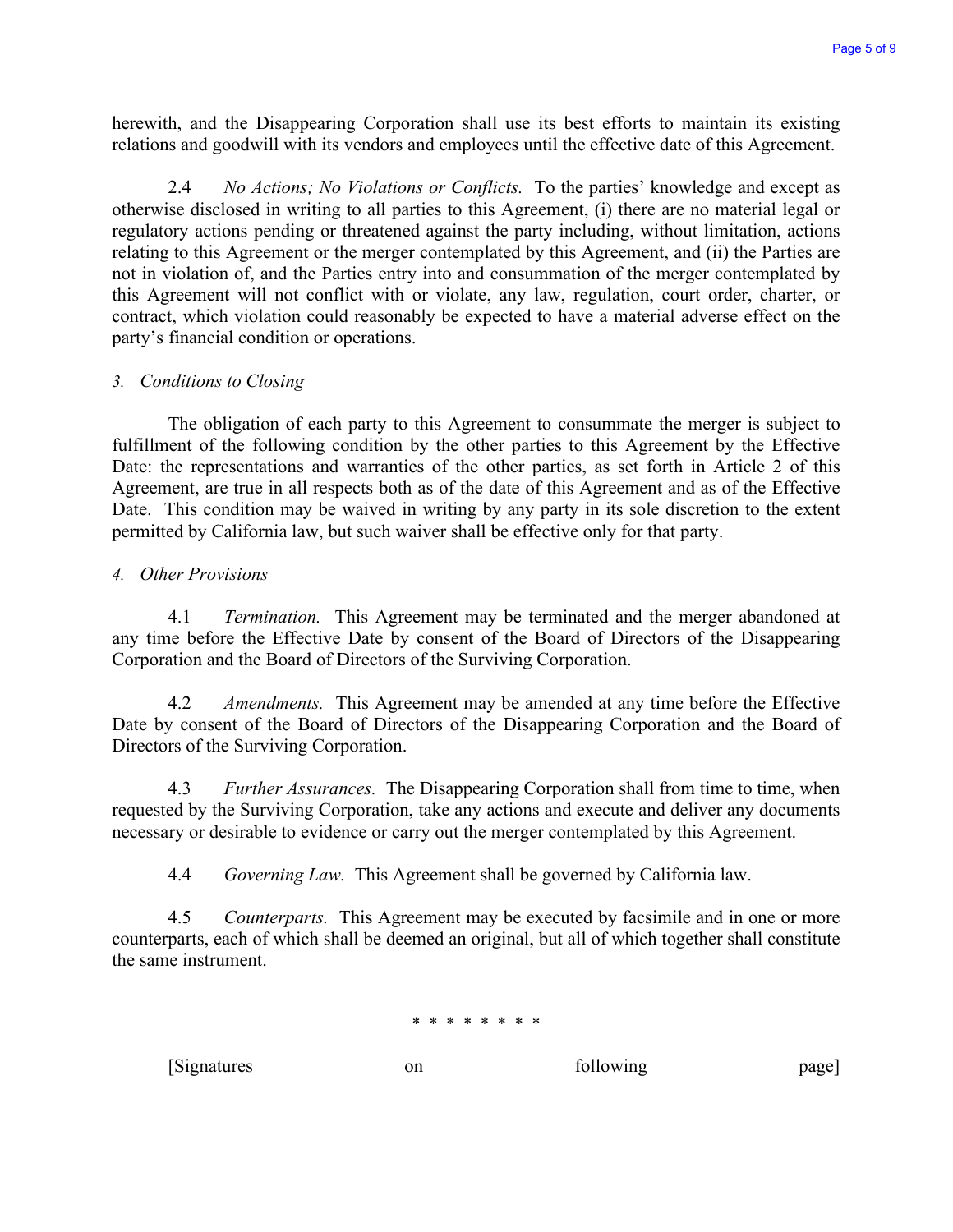IN WITNESS WHEREOF, the parties, pursuant to the authority given them by their respective Board of Directors, have caused this Agreement to be signed by the respective authorized officers as of the day and year first above written.

## MIRUS EDUCATION

 $\mathbf{By:}$ Name: Mary Searcy Bixby Title: President

 $\mathbf{By:}$ 

Name: Denise Anne Shields Title: Secretary

## AUDEO CHARTER SCHOOL

 $\mathbf{By:}$ 

Name: Gregg Haggart Title: Chairperson of the Board

 $\mathbf{By:}$ 

Name: Lynne Herrero Alipio Title: Secretary

4863-9105-0779, v. 4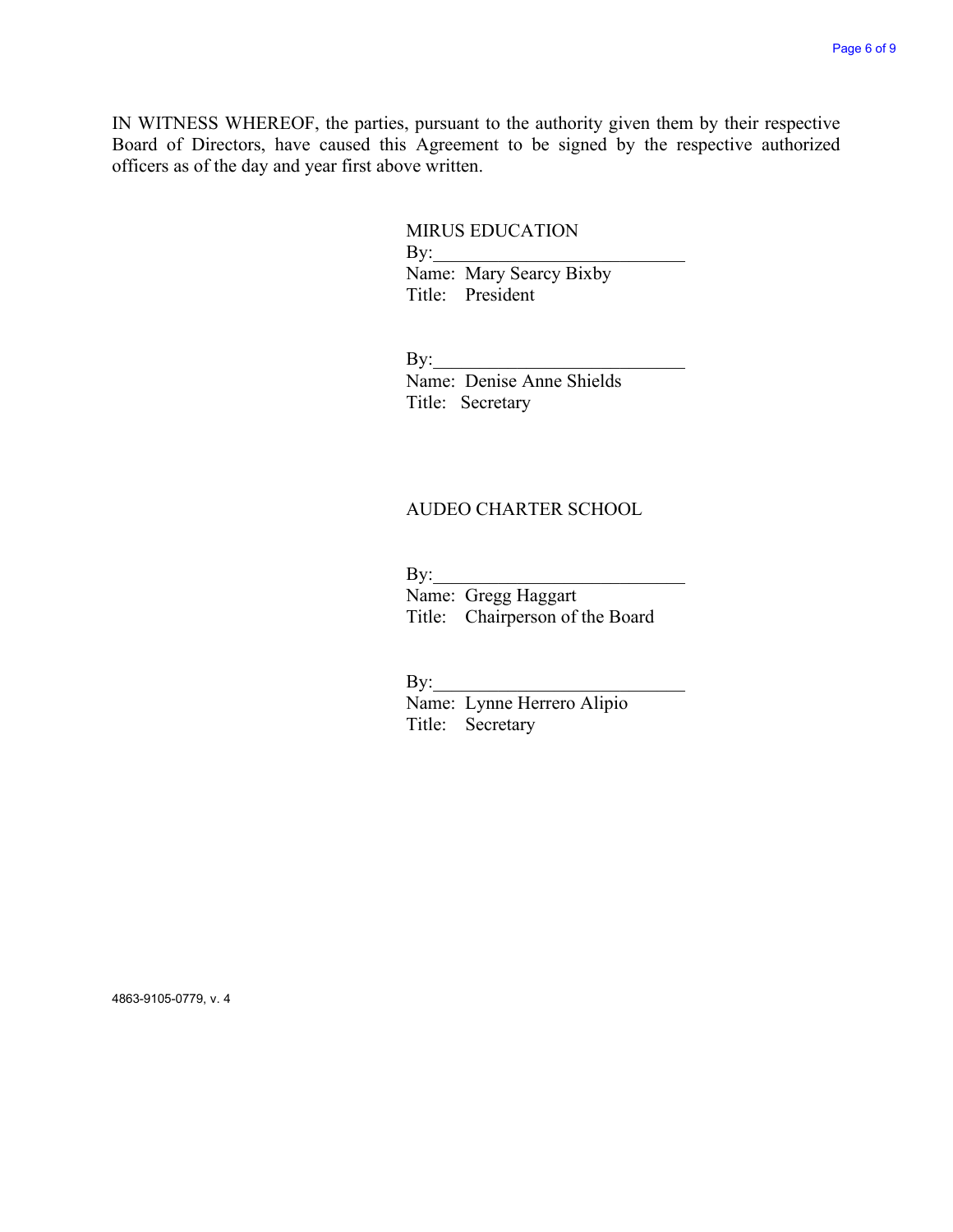## **MIRUS EDUCATION**

*dba Mirus Secondary School*  (A California Non-Profit Public Benefit Corporation) *Denise Shields – Secretary and Member*

# **BOARD OF DIRECTORS MEETING MINUTES Thursday, March 17, 2022, 1:00 PM**

**Via Video Conference and at**

*Main Street RC 16967 Main Street, Suite 107, Hesperia, CA 92345, Palm Desert RC 72840 Highway 111, Suite C103, Palm Desert, CA 92260, Topaz RC 14135 Main Street, Suite 201, Hesperia, CA 92345* 

> Access to the live meeting was made available at: Mirus:<https://miruscharter.com/board-of-directors/>

 $\_$  , and the contribution of the contribution of the contribution of the contribution of  $\mathcal{L}_\text{max}$ 

### **1.0 OPEN SESSION**

- 1.1 Call to Order *Mary Searcy Bixby called the meeting to order at 1:00 p.m.*
- 1.2 Roll Call

Board Members Present: *Denise Shields*  Staff Present: *Mary Bixby, President and CEO; Lynne Alipio, Treasurer and CFO, and Tim Tuter, Executive Director*

1.3 Consideration and Approval of Adoption of the Board Findings Pursuant to Government Code Section 54953(e)(1)

The Charter School Board of Directors determines, in accordance with Government Code Section 54953(e)(1)(B), that meeting in person would present imminent risks to the health or safety of attendees. Pursuant to Government Code Section 54953(e)(3), the Board has also reconsidered the circumstances of the State of Emergency declared by the Governor on March 4, 2020 and finds the State of Emergency continues to directly impact the ability of the Directors to meet safely in person and/or that State or local officials continue to impose or recommend measures to promote social distancing.

*It was moved and seconded by Shields to approve the Adoption of the Board of Directors Finding accordance with Government Code Section 54953(e)(1) to promote social distancing and to conduct the meeting virtually.* 

Ayes—1, Nays—0, Absent—0, Abstain—0, Motion Approved

1.4 Establishment of Quorum

*The following members constituting a quorum of the Board were present at the meeting: Denise Shields.* 

- 1.5 Pledge of Allegiance *Bixby led all in the Pledge of Allegiance*
- 1.6 Approval of Agenda

*It was moved and seconded by Shields to approve the agenda.*  Ayes—1, Nays—0, Absent—0, Abstain—0, Motion Approved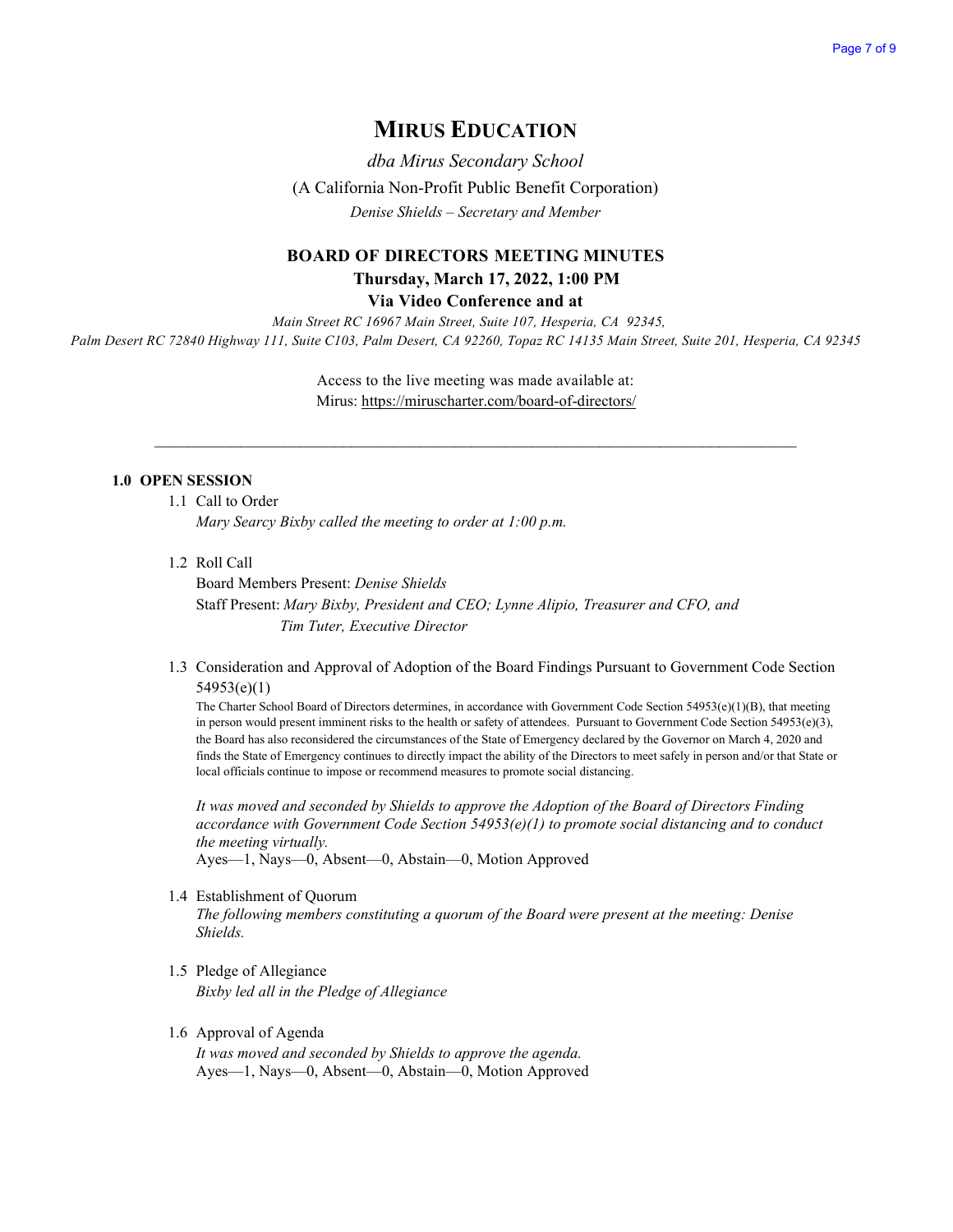### **2.0 PUBLIC COMMENT**

- 2.1 Non-agenda Public Comment *There were no comments from the public.*
- 2.2 Agenda Items Public Comment *There were no comments from the public.*

## **3.0 ADMINISTRATIVE ITEMS**

- 3.1 Approval of Regular Board Meeting Date Change to March 17, 2022 *It was moved and seconded by Shields to approve the Regular Board Meeting Date Change to March 17, 2022.*  Ayes—1, Nays—0, Absent—0, Abstain—0, Motion Approved
- 3.2 Acceptance of Chairperson Debbie Giaquinta Letter of Resignation effective March 1, 2022 *It was moved and seconded by Shields to accept Chairperson Debbie Giaquinta Letter of Resignation effective March 1, 2022.*  Ayes—1, Nays—0, Absent—0, Abstain—0, Motion Approved
- 3.3 Acceptance of Board Member Aaron Smith Letter of Resignation effective March 1, 2022 *It was moved and seconded by Shields to accept Board Member Aaron Smith Letter of Resignation effective March 1, 2022.*  Ayes—1, Nays—0, Absent—0, Abstain—0, Motion Approved
- 3.4 Approval of Employer Resolution Tax Deferred Deduction Plan for Service Credit Purchases *It was moved and seconded by Shields to approve the Employer Resolution Tax Deferred Deduction Plan for Service Credit Purchases.*  Ayes—1, Nays—0, Absent—0, Abstain—0, Motion Approved
- 3.5 Approval of Resolution to Tax Defer Member Paid Contributions-IRC 414 (H)(2) Employer Pickup *It was moved and seconded by Shields to approve the Resolution to Tax Defer Member Paid Contributions-IRC 414 (H)(2) Employer Pickup. Ayes—1, Nays—0, Absent—0, Abstain—0, Motion Approved*

### 3.6 Presidents Report

3.6.1 Malcolm Baldrige Program Recognition of The Charter School of San Diego *Bixby reported that The Charter School of San Diego received the 2021 Malcolm Baldrige National Quality Award. In [2015,](https://www.nist.gov/baldrige/charter-school-san-diego) the Charter School of San Diego became the first charter school to win a Baldrige Award, and it now becomes the first two-time awardee in the "education" category. This award was established by the U.S. Congress in 1987 to raise awareness of quality management and recognize U.S. companies that have implemented successful [quality management systems](https://asq.org/quality-resources/quality-management-system) which evaluates businesses and nonprofit organizations in seven areas defined by the [Baldrige Excellence](https://www.nist.gov/baldrige/publications/baldrige-excellence-framework)  [Framework:](https://www.nist.gov/baldrige/publications/baldrige-excellence-framework) leadership; strategy; customers; measurement, analysis and knowledge management; workforce; operations; and results. The award is the nation's only Presidential Award for Performance Excellence.*